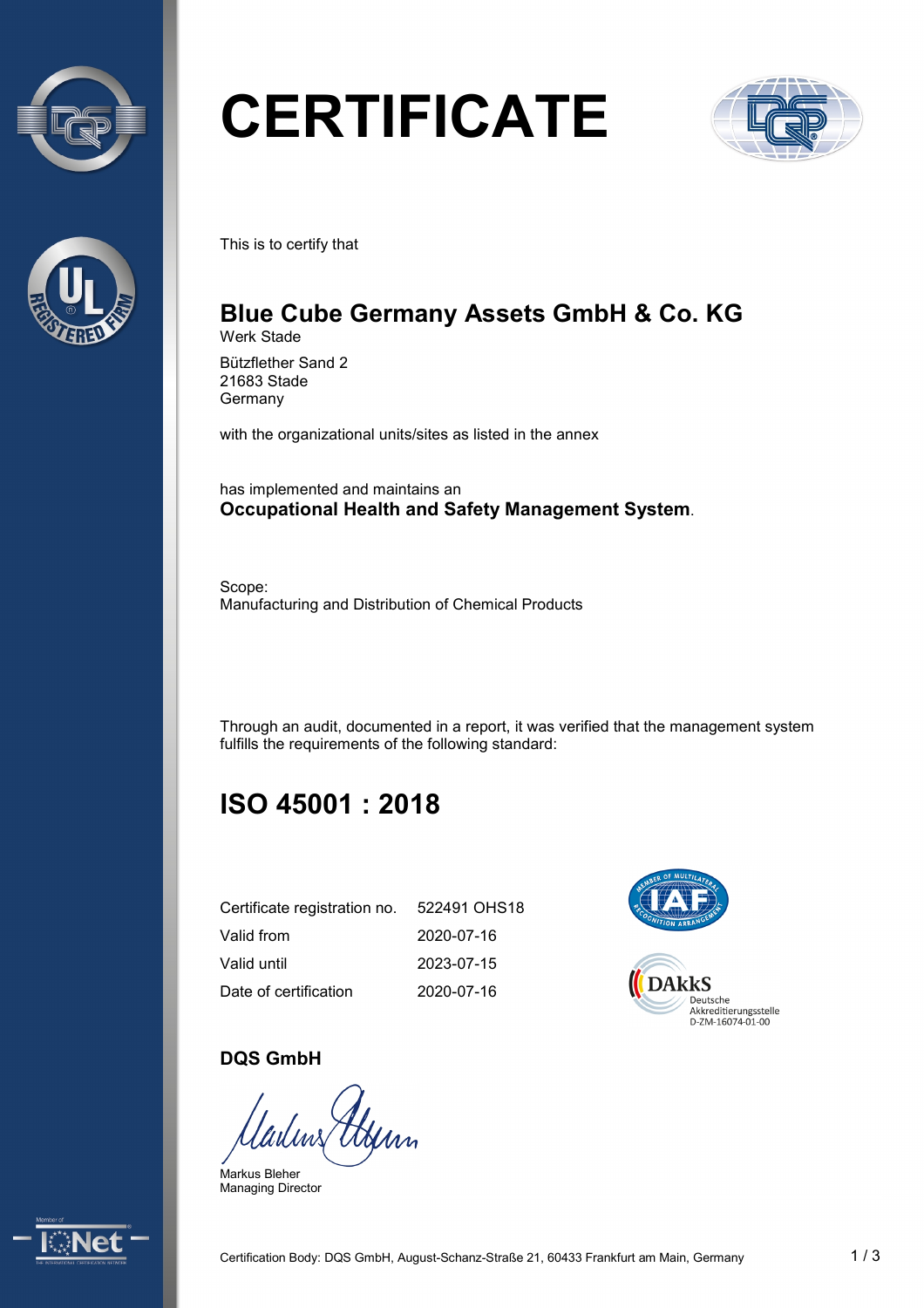



## **Annex to certificate Registration No. 522491 OHS18**

#### **Blue Cube Germany Assets GmbH & Co. KG** Werk Stade

Bützflether Sand 2 21683 Stade **Germany** 

**Location Scope**

**546883 Blue Cube Germany Productions GmbH & Co. KG Werk Stade Bützflether Sand 2 21683 Stade Germany** Manufacturing and Distribution of Chemical **Products** 

**537115 Blue Cube Germany Assets GmbH & Co. KG Zentrale Funktionen Stadersand, Haus 2 u. 6 21683 Stade Germany**

Manufacturing and Distribution of Chemical **Products** 

**524666 Blue Cube Germany Assets GmbH & Co.** Sales of Chemical Products **KG Büro Schwalbach Am Kronberger Hang 4 65824 Schwalbach Germany**

**546884 Blue Cube Germany Productions GmbH &** Sales of Chemical Products **Co. KG Büro Schwalbach Am Kronberger Hang 4 65824 Schwalbach Germany**

**070682 Blue Cube Germany Productions GmbH & Co. KG Industriestraße 1 77836 Rheinmünster Germany** Manufacturing and Distribution of Chemical **Products** 



This annex (edition: 2020-07-16) is only valid in connection with the above-mentioned certificate. 2/3